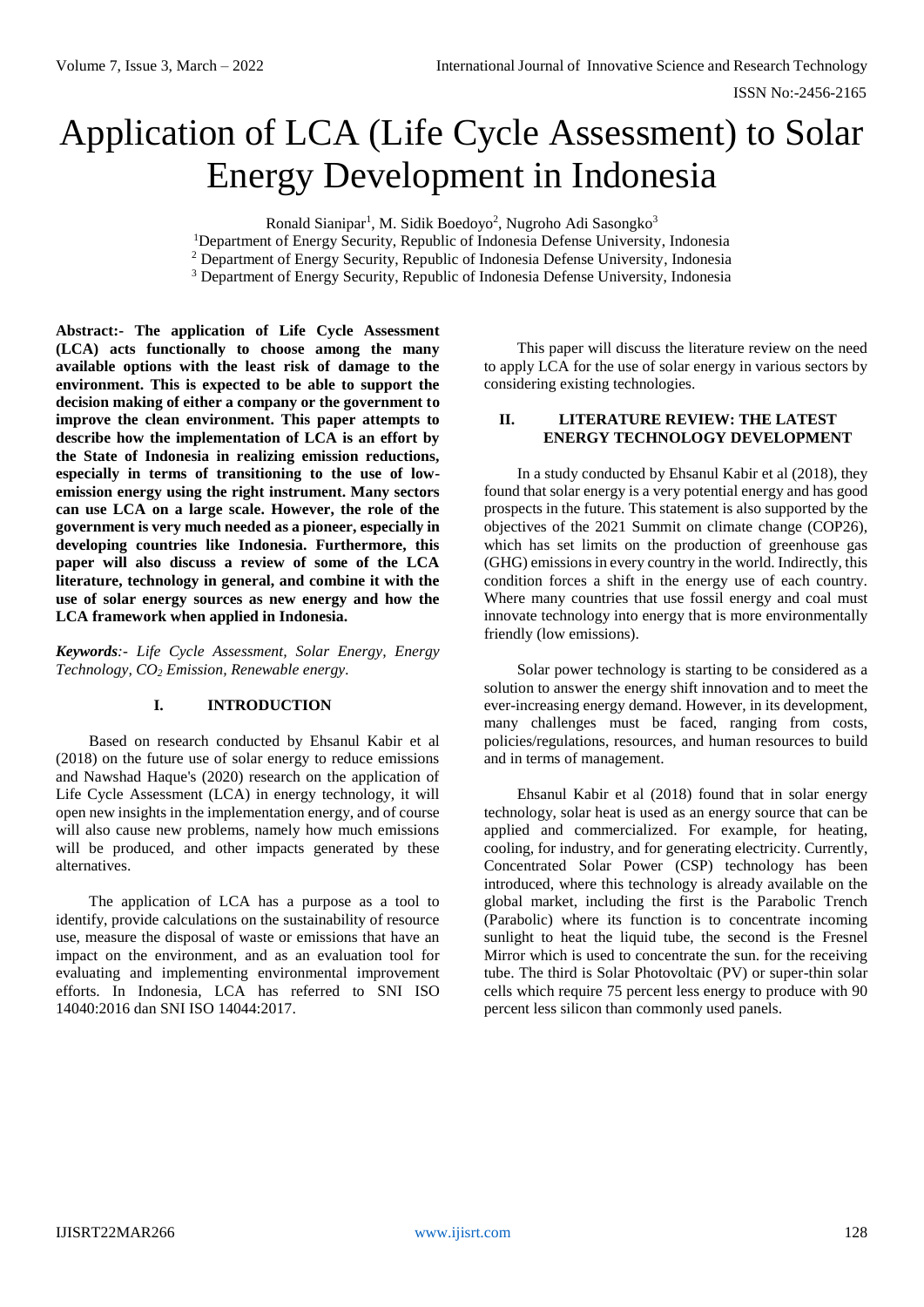ISSN No:-2456-2165

**1st GENERATION** Crystalline Silicon solar cells L. Mono-Crystalline cell (Efficiency 18-26%) 2. Mono-Crystalline cell<br>Efficiency 17-20%)

2nd GENERATION Thin Film Solar Cells 1. Cadmium Telluride (CdTe) cell (Efficiency 18-22%) 2. Amorphous-Silicon (a-Si) cell ((Efficiency 13%) CIGS Cell (Efficiency 20-22%)

3rd GENERATION DSSC, Perovskite, Organic, Multijunction solar cells Multi-junction solar cells (Efficiency 47,1%)

4th GENERATION Hybrid solar cell, Novel Concept

Fig 1: Solar Photovoltaic Technologies: From Inception Toward the Most Reliable Energy Resource (Nowshad Amin et al, 2017)

For Solar Power Plants (PLTS) which basically use PV technology, currently there are several kinds of configurations used depending on the desired needs and available resources. In accordance with its nature, PV is divided into two, namely, individual spread and centralized (centralized). According to the system, it is divided into two, namely: stand-alone which consists of PV only and hybrid which is a combination of PV with other generators such as PV-Diesel, PV-Diesel-Wind. As seen from the operating system, it consists of outside the PLN network (off-grid) and in the PLN grid connected (on-grid) network.

For the development of solar panels themselves, there have been several generations of changes, the development of each generation can be seen in Figure 1. According to Nowshad Amin et al (2017), currently solar panels have entered the fourth generation which has put forward hybrid concepts and new concepts that are more reliable. Besides that, in terms of prices, it is much cheaper and has been produced in large quantities, and the technology continues to develop.

According to research by Oktaviani (2020) and NREL (1976-2020) the greenhouse gas emissions produced by the first generation of solar panels (silicon crystalline cells), namely monocrystalline PV, amounted to  $61 \text{ CO}_2$  eq./kWh with module efficiency of 18-25%, greenhouse gas emissions from poly-PV crystalline of 12 CO2 eq./kWh with a module efficiency of 17-20%. For the second-generation panels with thinner films, the greenhouse gas emissions of Amorphous-Silicon (a-Si) PV are  $34.3 \text{ CO}_2$  eq./kWh with a module efficiency of 6.3%. sejauh ini solar panel paling efisien adalah multijuction-cells (2 terminal, monolithic) dengan efiensi energi mencapai 47,1%. From this research, in the future solar panels will be more affordable and more efficient.

# **III. SOURCES OF DATA AND ANALYSIS**

#### *Comparison of Current and Future Technologies*

When reviewing the comparison of current technology, global energy use is still very dependent on oil, gas, and coal. However, this energy will run out especially considering the increasing demand for energy. Therefore, it is necessary to anticipate with other energy alternatives.

Ehsanul Kabir et al (2018) stated in their research that currently solar energy has the highest global potential because the supply of solar sources is unlimited and ubiquitous. The average amount of solar energy received by the atmosphere is about 352 W/m<sup>2</sup>. The effective radiation annually on earth varies from 60 to 250 Watt/m<sup>2</sup>.

The author analyzes the radiation in the territory of Indonesia using NASA satellite monitoring, where the average temperature is 27-37 degrees Celsius and the catch of solar radiation in Indonesia is 200-300 Watt/m2. This hotspot shows that global demand for solar energy will continue to increase.

The author sees that several locations in Indonesia are very suitable for developing solar energy. Indonesia's geographical position (for example, Parigi - Moutong Regency) is at Latitude -0.038302 and Longitude 120.060753. This position makes this area located on the equator, which means it has a hotter area than other areas, especially on the island of Sulawesi (figure 3). This is because the sun is right at the latitude of the equator at zero degrees. This makes during the day the temperature ranges from 300 Celsius.

In addition, monitoring of the strength (power) of the sun's rays for 10 years was carried out in Indonesia. Based on the author's monitoring results from NASA satellites, the power absorbed from solar energy can reach 136 Watt/m<sup>2</sup> . This analysis is also strengthened by data from Indonesia Central Bureau of Statistics (BPS) and Indonesia Meteorology Climatology and Geophysics Council (BMKG) where the radiation power in Indonesia (more specifically Central and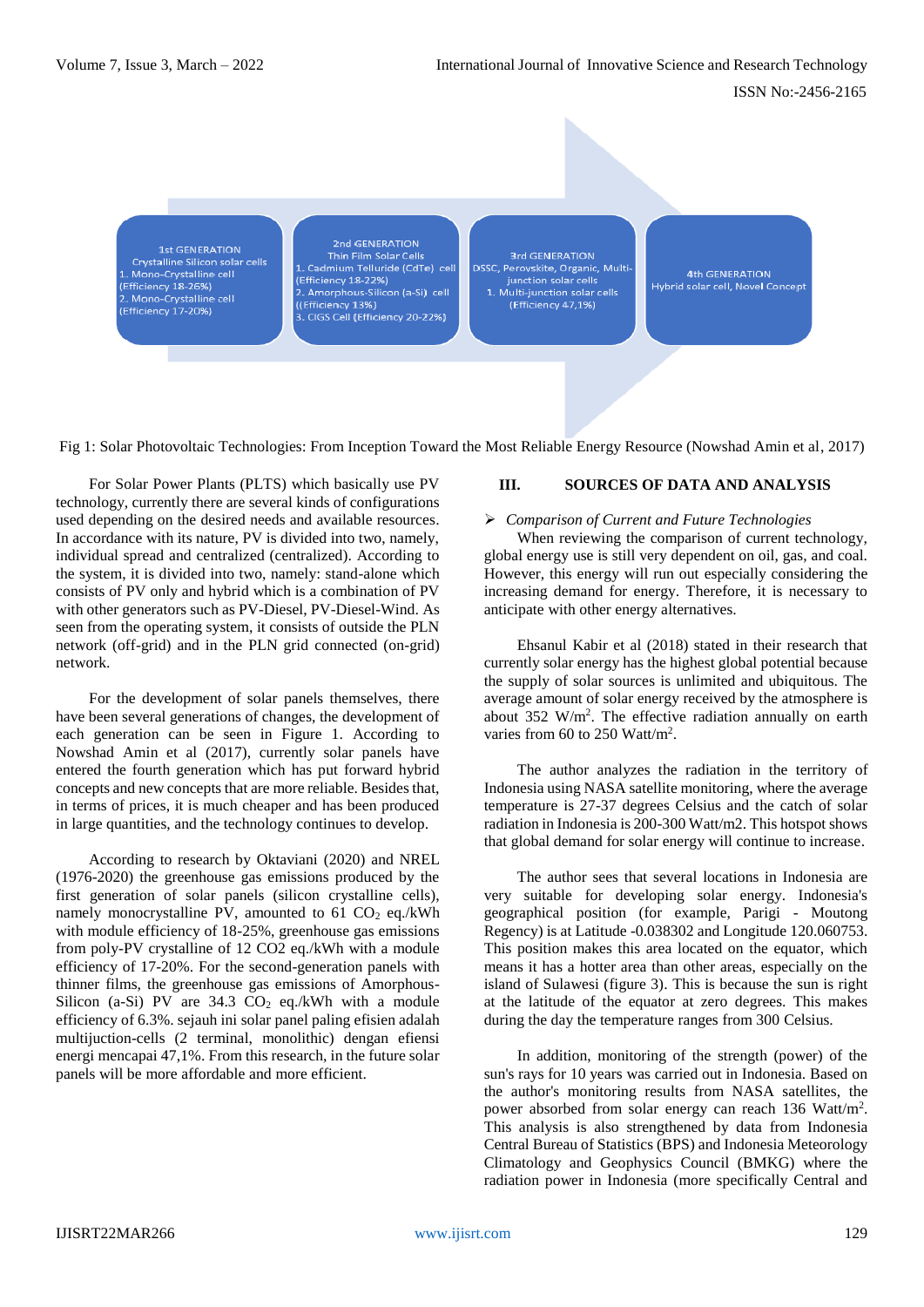ISSN No:-2456-2165

Eastern Indonesia) is greater than  $120 \text{ Watt/m}^2$ . For more details can be seen in graph 1.



Graph 1: The average power of the sun for 10 years in Central and Eastern Indonesia is above 120 Watt/m<sup>2</sup> (Source: access on 17 December 2021 website: https://power.larc.nasa.gov)



Fig 2. Earth's temperature (Indonesia) in 2021 (Source: NASA POWER | Data Access Viewer)

Ehsanul Kabir et al (2018) argue that nothing can match the potential of solar energy for the future, because theoretically it is very abundant and able to meet the world's electricity. It can be said that solar energy is not only sustainable, but renewable, it will never run out.

## *Energy and Technology Potential Analysis (Environmental Impact and CO<sup>2</sup> Emission Reduction Contribution)*

According to data presented by the National Energy Council (DEN, 2020), the utilization of energy from sunlight in Indonesia is around 110 MW spread throughout Indonesia.

Currently, the largest Solar Power Plants field in Indonesia is in Likupang, North Sulawesi Province with an area of 29 hectares. The Likupang Solar Power Plant can deliver 15 MWp of electricity (Mega Watt Peak) every day with an online grid system to support the electricity system of the Sulutgo PLN (North Sulawesi - Gorontalo) grid. This generating capacity generates electricity for about 15,000 households while reducing the effect of greenhouse gases by up to 20.01 kilo tons.



Graph 2: Installed Energy Capacity (DEN, 2020)



Graph 3: Energy Potential (DEN, 2020)

Given that Indonesia's main goal is to shift technology from fossil fuels (petroleum and coal) to low-emission energy, hydroelectric power plant (PLTA) and solar power plant (PLTS) can be the most superior alternatives. This is because the development costs for hydropower and solar power are cheaper than geothermal energy sources, bioenergy, and bioethanol (Boedoyo, 2021).

Moreover, the most implementable potential to encourage business actors in the field of solar energy is the large-scale application of state-built housing. Research conducted by Ehsanul Kabir et al (2018) regarding the development of solar energy can be related to what has been done by Nawshad Haque (2020) regarding LCA in Energy technology, including solar power.

LCA is one of the most up-to-date instruments in measuring the impact of a productivity or supply chain process. It can be said that LCA evaluates the costs and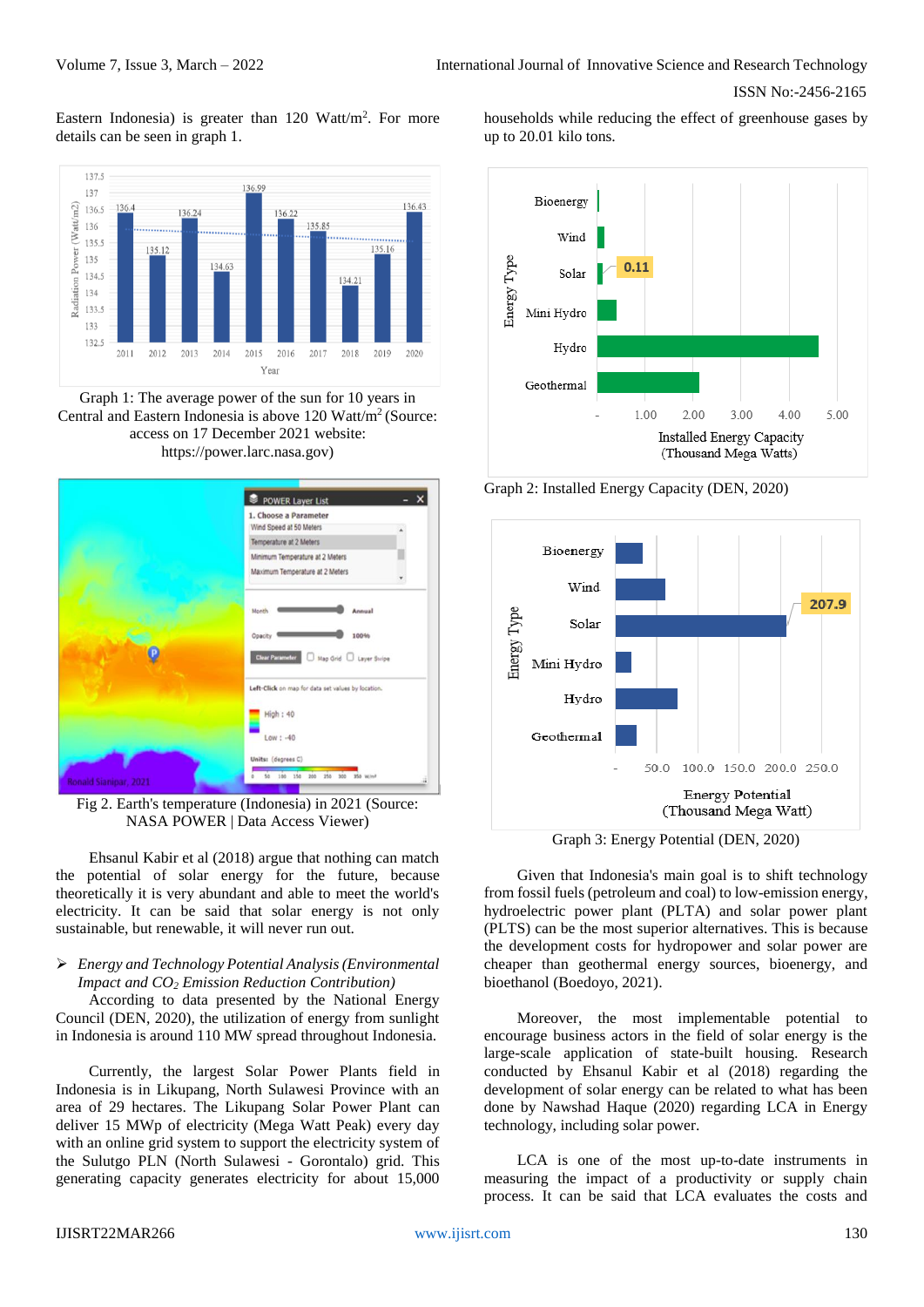benefits of all cycles from upstream to downstream. Specifically, LCA examines each process or system in terms of environmental impact categories.

In using the LCA calculation, of course, one must follow the stages, namely determining the impact category, determining characteristics (indicators, models, and factors), determining classification, determining groups, and determining weights.

The use of solar energy technology has a positive impact on the environment with its potential to reduce the use of fossil fuels. However, even though solar power is an environmentally friendly energy source, it does not mean that there is no waste or emissions generated. Currently in the development of Solar Power Plant, the resulting environmental impact is related to the location of the Solar Power Plant installation, where if it is near an airport, solar panels may not use a glass cover because it can reflect light that can dazzle airplane pilots. The second is a very wide land use. For a capacity of 50 W peak, about 1  $m<sup>2</sup>$  of land is required. Therefore, currently the use of SHS Rooftop and floating Solar Power Plants is one of the strategies in the development of Solar Power Plants.







and Downstream (Ludin, 2017).

In Nawshad Haque (2020) LCA certainly doesn't only look at the time of its construction, but also looks at the impacts downstream or at the time of use.

In the life cycle inventory on solar energy, it can be described based on research conducted by Oktaviani et al (2020), described material and energy at each stage, starting from raw material acquisition, material processing, manufacturing, use, decommissioning, during treatment/disposal, and recycling.

Waste that may be generated from the use of Solar Power Plant is that generally VRLA batteries (dry batteries) have a short life and tend to be disposed of carelessly, so it is necessary to find a solution in the replacement schedule as well as in the application of better quality and longer-lived batteries.

The application of LCA to more technical energy can be seen from a study conducted by Ludin (2017) in the Asia Pacific Region. The LCA research is implemented in 3 stages, namely upstream, ongoing, and downstream as shown in Figure 4. More specifically, this LCA framework can also be used in the implementation of solar energy in Indonesia in several phases called the Cradle-to-Grave approach. The assessment is carried out in 5 phases, namely Manufacturing of Photovoltaic, System Construction, Transportation, Operation and Maintenance, and Dismantling and Disposal of course with assumptions and regional conditions.

At the manufacturing stage there are emissions produced into the air that need to be measured such as  $CO<sub>2</sub>$ , Argon, SiC/CU slicer wire, micron powder residue, defect wafer, slurry fume, KOH dan Silane, Phosphorus/Boron, Heavy Metal. Furthermore, at the material transportation stage there are also emissions produced, but this is difficult to measure because it depends on the transportation equipment used. But in practice it will be visible and measurable. Emissions and waste that are clearly visible are  $CO<sub>2</sub>$ , CO, and residual materials. At the construction stage, the biggest impact that needs to be measured is the solar panel pedestal, usually requiring a large area or on the roof of a building. The greatest concentration of impacts is land erosion and ecosystem damage. The next stage is during operation and maintenance, where waste that can be measured and assessed to have a major effect on the environment is the replacement of solar panel and battery parts which if not disposed of in a special place it will harm the environment.

The batteries used in solar energy installations are generally lithium-ion batteries, lithium polymers, and lithium sulfur (Oktaviani and Ulfa 2020). Lithium batteries have the highest energy efficiency compared to other batteries. Its performance at high temperature is also good. This battery can work at a voltage of 4 Volts with an energy range of 100-150 Wh/kg. Batteries contain nickel, cadmium, and mercuric oxide. This material is very dangerous if not disposed of in a special place (AMPL, 2008).